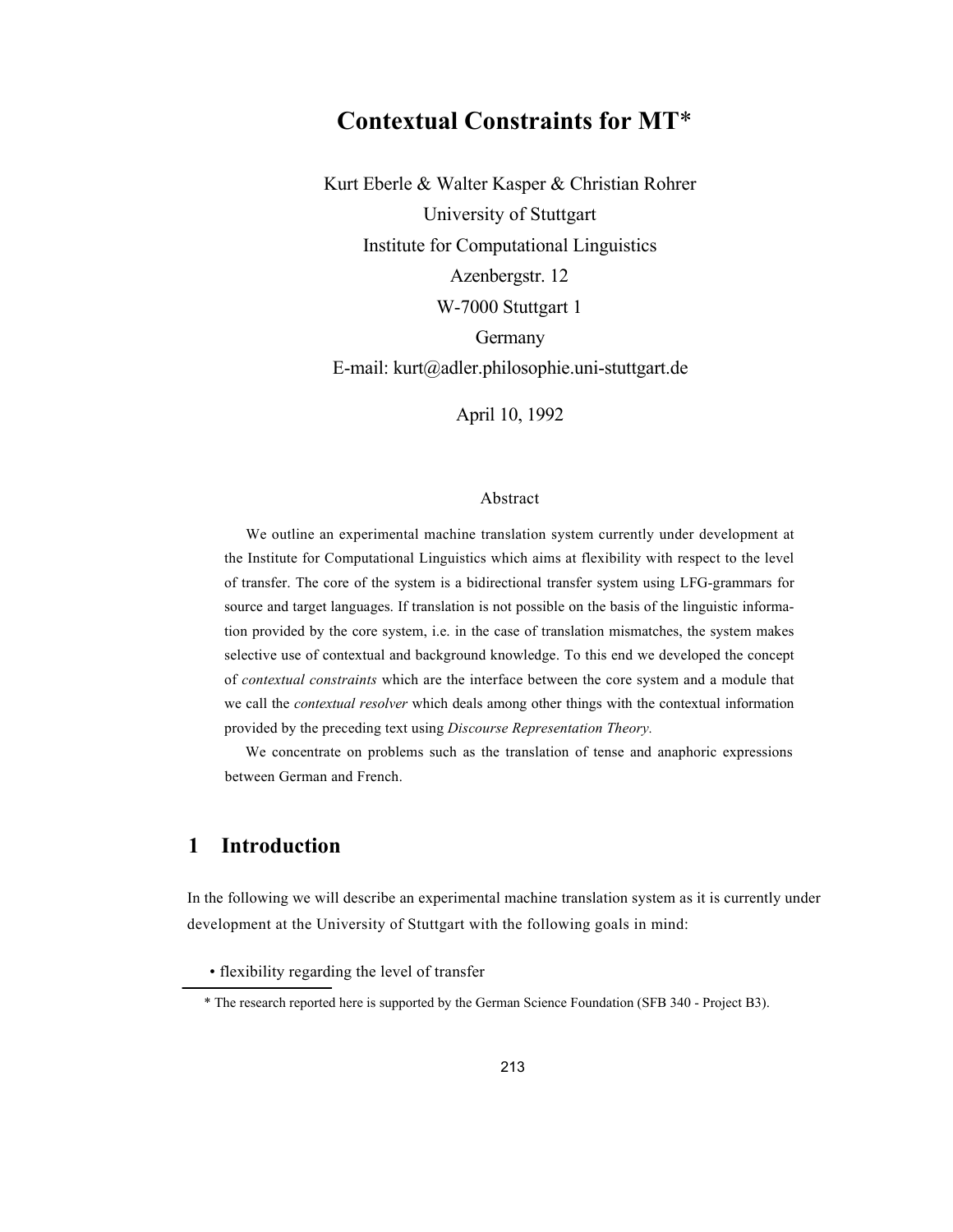- incorporation and exploitation of contextual and non-linguistic information in the transfer system
- variable depth of semantic and pragmatic analysis required for translation
- modularity

The core of the system is a bidirectional transfer system using LFG-grammars for source and target languages (currently German and French) based on the approach suggested by Kaplan et al.(1989). This core system produces a functional structure of the input sentences together with a shallow semantic analysis (f-s-structures). In order to include contextual intersentential information a *Contextual Resolver*<sup>1</sup> using Discourse Representation Theory (DRT; Kamp(1981)) was added. The system combines a linguistic transfer system with (modules of) a general purpose text understanding system in order to study to what extent translation is possible on the basis of the linguistic information provided by the core system (the f-s-structures) and to develop the control mechanisms for cases where this is not possible. For these cases we developed the concept of what we will call *contextual constraints* which are the interface between the transfer system and the contextual resolver.

The general methodology we followed in developing the system is to keep its modules as independent from the application in MT as possible. This means, for instance, that we use the same grammars in monolingual applications (e.g. in an NL-interface to databases) as in MT. An important consequence is that we do not want to introduce into the grammar of one language distinctions or structures relevant only to the target language.

Our research interest is centered around notoriously difficult problems such as the translation of tense and anaphors. Since German and French differ in their tense systems as well as in their gender system a simple transfer scheme on the level of f-s-structures is not possible. This will be discussed in greater detail after a short description of the overall architecture of the system and the concepts underlying it.

### 2 Background

The approach of Kaplan et al. (1989) assumes that the grammar specifies several levels of analysis such as constituent structure (c-structure), functional structure (f-structure), and semantic structure (s-structure). The different levels of analysis are related to each other via *projections,* that is functions mapping the nodes of one structure to nodes in the other structure(s) thus defining *structural correspondences* among the structures. For MT in addition *transfer (τ) projections* mapping

<sup>1</sup> The role of the contextual resolver is similar to that of the *negotiator* in the architecture proposed by Kay et al.(1991).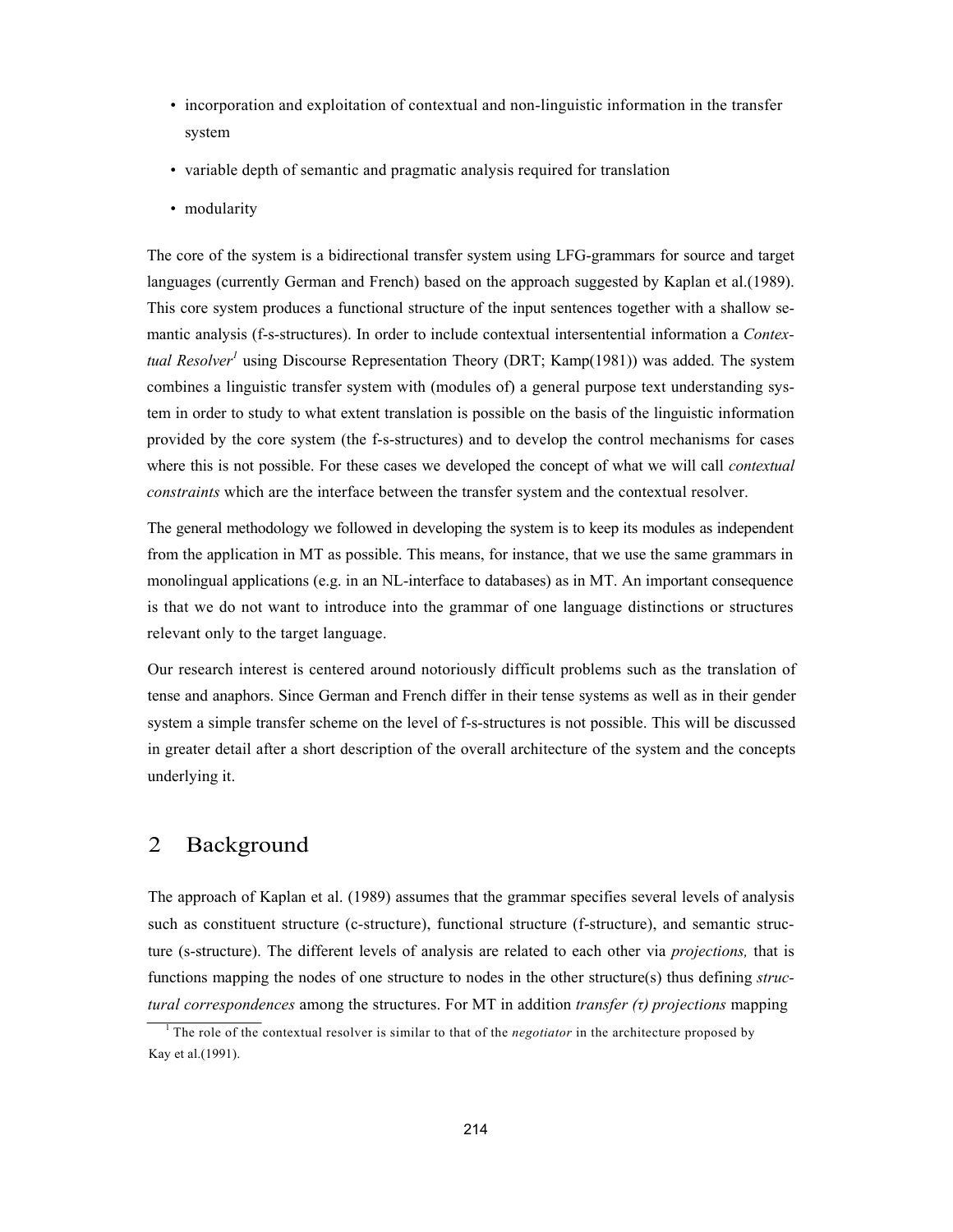the structures of the source language to corresponding structures in the target language are used as depicted in figure 1.



Figure 1: Projections

In this model a transfer is possible on the level of semantic structures as well as a transfer on the level of functional structures. There is no transfer on the level of c-structure. The c-structures of the target language are derived from the semantic or functional structures (Kohl(1991)). Thereby it is possible to derive all sentences which are functionally or semantically equivalent depending on the level of transfer.

Transfer on the level of f-structures in addition to transfer on the semantic level allows a more finegrained control of the target language output because it preserves the functional characteristics of the source language expression whenever possible. Let us consider an example. Semantically active and passive sentences should be equivalent. So if we have to translate a sentence like:

(1) John was admired by Mary.

this sentence would get the same semantic representation as its active counterpart, and so a transfer of only the semantic structure would allow the generation of the active or the passive sentence in the target language. On the other hand, if functional information is added to the semantic information only the passive sentence can be derived because the *by-*object of the original sentence would be transferred to a *par*-object in French. It should be obvious that this approach easily allows to combine an interlingual approach (e.g. in terms of a common semantic representation) with a transfer approach.

In our system the  $\leq r$  and the *T* projections have been integrated into the functional structure by using special SEM and TAU features. Such an *f-s-structure* e.g. for the NP *jeder Mann (every man)*  will look as follows<sup>2</sup>:

<sup>2</sup> DRFs here represent *Discount Referents* in the sense of DRT, standing for the objects talked about. They are complex structures carrying various kinds of sortal information with them which can be used to express e.g. selectional restrictions etc.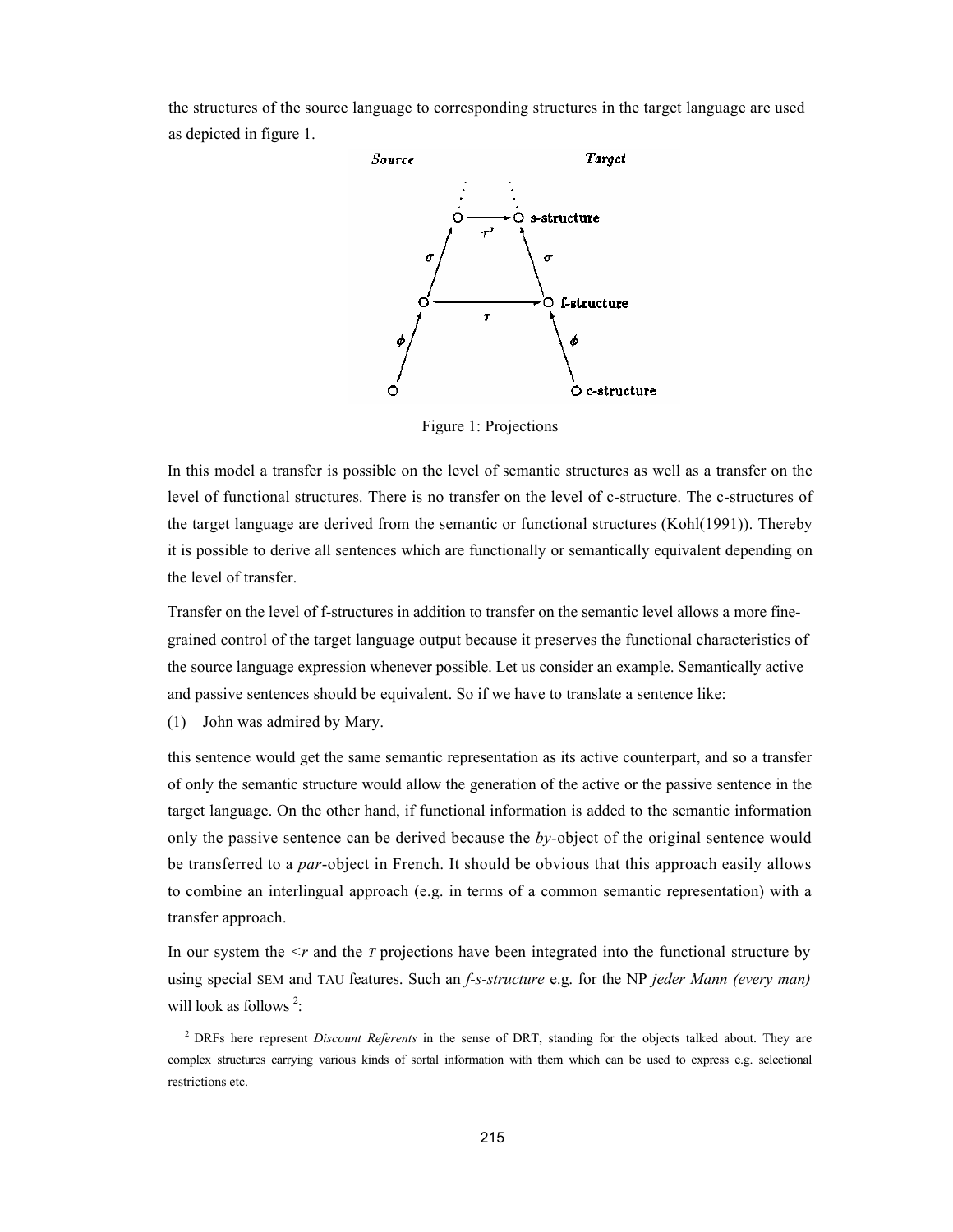$$
\begin{bmatrix}\n\text{PRED} = \text{mann} \\
\text{SPEC} = \text{jeder} \\
\text{GENDER} = \text{mas}\n\end{bmatrix}
$$
\n
$$
(2) \quad\n\begin{bmatrix}\n\text{DRF} = \begin{bmatrix} 1 \end{bmatrix} \text{NUM} = \text{sg} \end{bmatrix}
$$
\n
$$
\text{SEM} = \begin{bmatrix}\n\text{PRF} = \begin{bmatrix} 1 \end{bmatrix} \text{NUM} = \text{sg} \end{bmatrix}
$$
\n
$$
\text{COND} = \begin{bmatrix}\n\text{REL} = \text{man} \\
\text{ARG1} = \begin{bmatrix} 1 \\
1 \\
1\n\end{bmatrix}\n\end{bmatrix}
$$
\n
$$
\text{TAU} = \begin{bmatrix}\n\text{PRED} = \text{homme} \\
\text{SERC} = \text{tout} \\
\text{SEM} = \begin{bmatrix}\n\text{SPEC} = \text{tout} \\
\text{SEM} = \begin{bmatrix}\n\text{SPEC} = \text{tout} \\
\text{SEM} = \begin{bmatrix}\n\text{SPE} + \text{FSE} \\
\text{SEM} = \begin{bmatrix}\n\text{SPE} + \text{FES} \\
\text{SEM} + \text{SSE}\n\end{bmatrix}\n\end{bmatrix}
$$

The overall structure of our system including this transfer model is shown in figure 2. The source language parser gives a functional-semantic-structure (f-s-structure) of each sentence together with a transfer structure for the target language as illustrated above. Additionally, if necessary, the structure is passed to the contextual resolution component for the evaluation of the contextual constraints discussed below. This component consists at present basically of a temporal and nominal resolver which may call several specialized inference systems such as an event calculus based on ideas from Kowalski/Sergot (1985), a module for computing discourse or rhetorical relations between sentences, a sortal subsumption system and an anaphoric binding module. These have access to knowledge bases containing generic conceptual knowledge such as typical properties of objects, the sort lattice, knowledge about causes and effects, and factual knowledge about what is going on in the world as presented by a text. There is also a system of "text histories" storing computed information about the text as e.g. the available discourse objects for pronouns, the discourse structure etc.

In this paper we will not discuss the problems which the structural correspondence approach gives rise to in general (see e.g. Sadler/Thompson(1991)) but rather illustrate some problems in translating tenses and pronouns involving contextual resolution.

# **3 Problems of translating tenses and pronouns**

### **3.1 Tenses**

One well known problem in translating German to French is the fact that the German past tense system has no tense forms which correspond to the distinction of *passé simple* (PS) and *imparfait*  (Imp) in French. This distinction has often been associated with certain aspectual distinctions. It is claimed that the PS presents the described eventuality  $\beta$  as event-like and "closed", while the

 $3$  We use this term as covering the described events, actions, states and processes in the sense of Vendler's classification.(Vendler(l967)).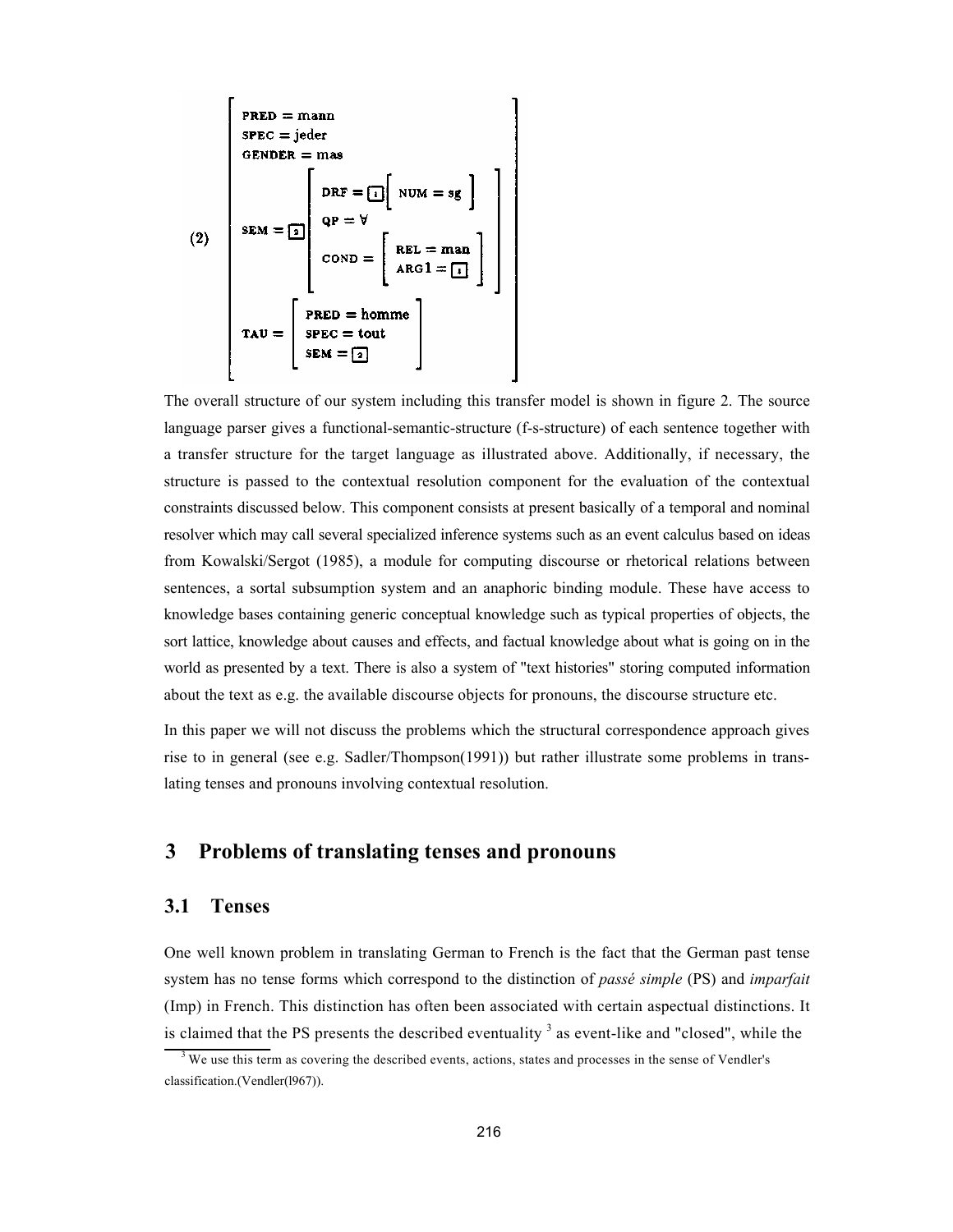

Figure 2: Architecture

Imp presents it as an ongoing process or state-like<sup>4</sup>. The French tense forms force us to make these distinctions explicit while in German they are only implicitly given. Therefore in German one has to get at the required "aspectual" properties by other means<sup>5</sup>. We do not intend to give an explicit specification of the reasoning processes involved here but only point out their complexity $\mathfrak{h}$ .

Let us consider an example:

- (3) a. Der Beamte holte eine Akte aus seinem Schreibtisch. (The clerk drew *a file* out of his desk.)
	- b. Der Beamte holte Akten aus seinem Schreibtisch. (The clerk drew *files* out of his desk.)

<sup>4</sup> A more detailed discussion of the "aspectual" properties of PS and Imp is given in Eberle/Kasper(1991).

form.

<sup>5</sup> With respect to English similar problems can arise for choosing between the *progressive* and *non-progressive*

 $6$  For a formal description cf. Eberle(1991).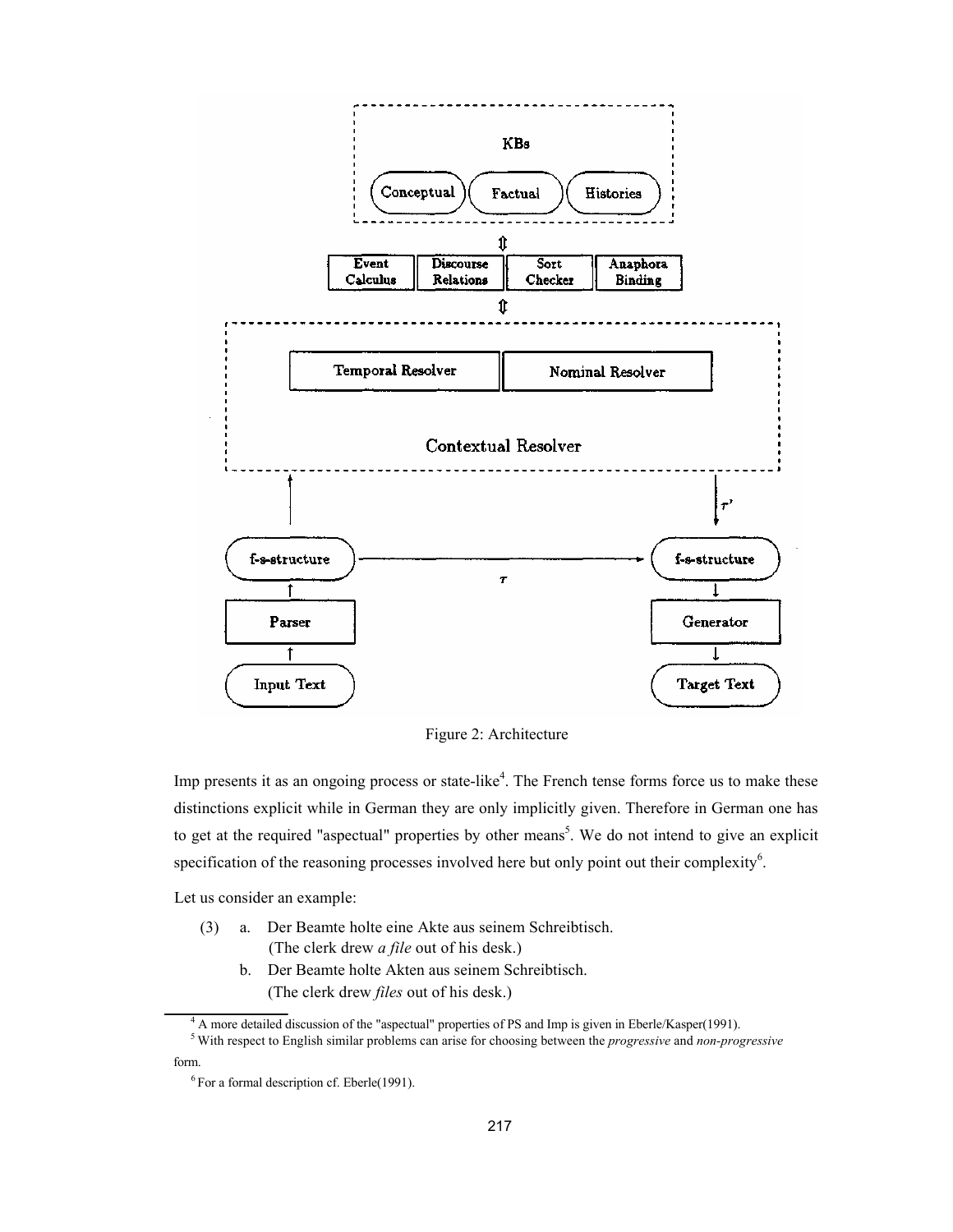Possible translations are:

- (4) a. Le fonctionnaire tira un dossier de son bureau.
	- b. Le fonctionnaire tirait des dossiers de son bureau.

The essential difference lies in the fact that the first sentence contains a singular count NP *a file*  where the second has a bare plural NP *files*. In cases like (3) the singular count NP favors an eventreading - leading to a PS in French - while the bare plural strongly suggests a process-reading, requiring Imp in French<sup>7</sup>.

Another important difference between PS and Imp related to the aspectual properties is that event describing sentences with the PS tend to move narrative time forward. Statives on the other hand normally provide *background* information for the events talked about and so temporally surround the events. Therefore the temporal order of the eventualities involved can give important clues for the translation.

- (5) a. Hans fuhr nach Frankreich $_{e1}$ . (Hans went to France.)
	- b. Hans fuhr nach Frankreich<sub>e1</sub>. An der Grenze wurde er angehalten<sub>e2</sub>. Er mußte seinen Kofferraum öffnene3. (Hans went to France. At the border he was stopped. He had to open his boot.)

For (5.a), being also part of (5.b), the information contained in the sentence independent of the context would result in the aspectual value *non-stative,* and so a translation by PS should be appropriate. However, in (5.b), an Imp for  $e_1$  will be preferred, since the information that  $e_2$  happens at the border (to France) takes the reader to locate  $e_2$  (and  $e_3$ ) within  $e_1$  thus enforcing a stative reading for  $e_1$ . This shows that the aspectual value predicted from sentential information can be changed by the context. Notice also, that often the relevant information must be inferred from the *subsequent* context as in (5.b). This is an additional processing problem indicating that sentence by sentence translation *is* in general not possible.

The temporal anchoring of an eventuality in a new sentence interacts also with other kinds of resolution, especially of local anaphors, complicating matters further. Consider the following alternative continuations (a), (b) and (c) of the first sentence of  $(6)$ :

- (6) Hans fuhr über die Schweiz nach Frankreich $_{e1}$ . John went to France via Switzerland.
	- a. Er verbrachte das Wochenende *dort* mit einer Klettertour<sub>e2</sub>. (He spent the weekend *there* making a climbing tour.)
	- b. Er flog *von dort aus* nach Spanien<sub>e2</sub>. He flew to Spain *from there.)*
	- c. Er besuchte *dort* seinen Freund Guido<sub>e2</sub>, der in Basel wohnte<sub>e3</sub>. (He visited *there* his friend Guido, who lived in Basel.)

<sup>&</sup>lt;sup>7</sup> Such modifications of sentence aspect by e.g. the type of complements and adverbials have been described e.g. in Moens/Steedman(1988), Krifka(1987) and Eberle(1991).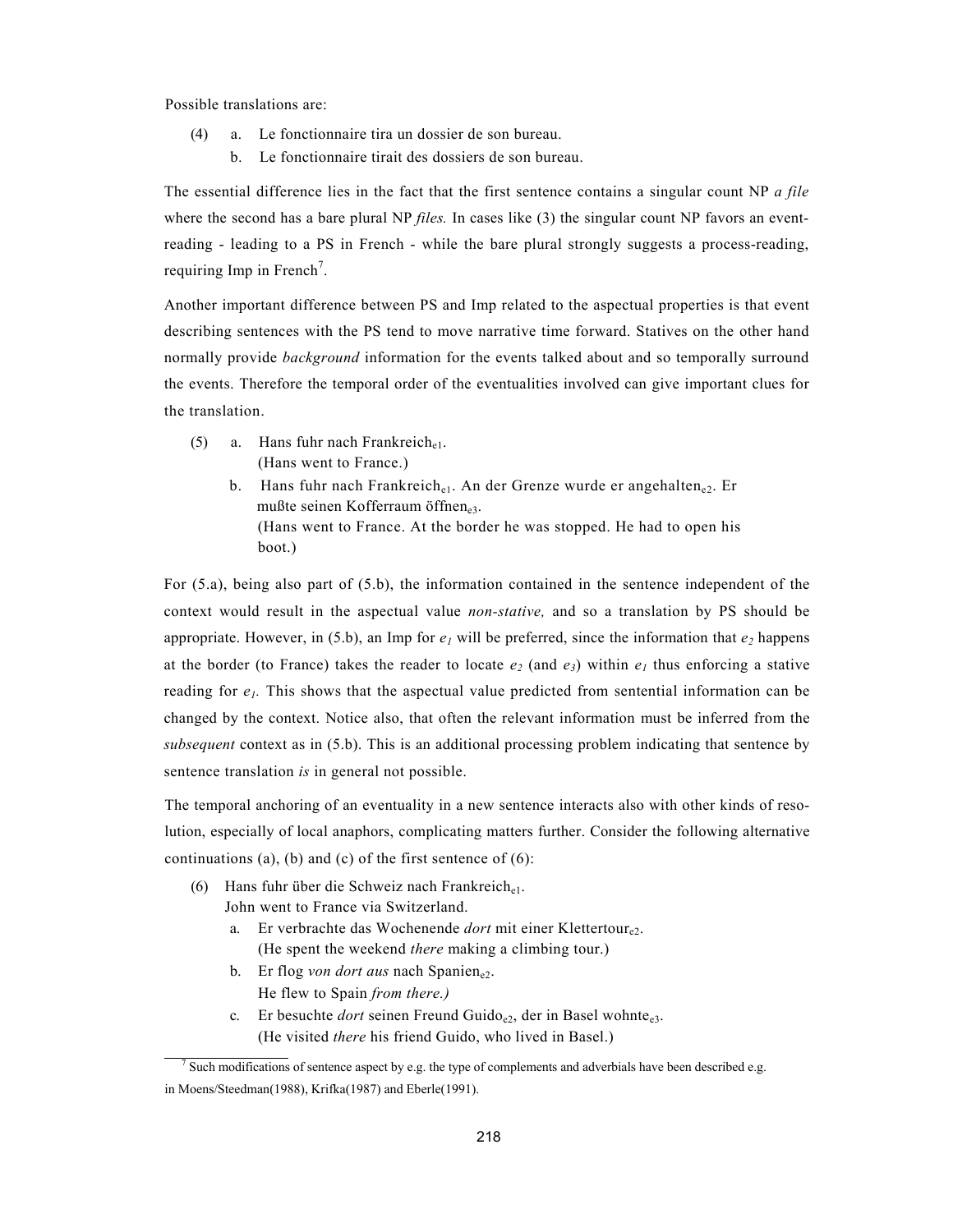In (6.a) the demonstrative *dort* can refer to Switzerland or to France. In the first case we get a situation as in (5.b) and the event  $e_1$  should be described using Imp. In the second case  $e_1$  precedes e*<sup>2</sup>* and, therefore, the translation must use the PS. So the temporal anchoring depends on how *there*  is resolved.

(6.b) and (6.c) are different. Here it is knowledge about the incompatibility of event types which decides the temporal anchoring and, as a consequence, the local resolution, too: *Flying to Spainevents* and *Going (by car, by train, ...) to France*-events caused by the same agent cannot overlap. This rules out that the  $e_2$  of (6.b) can be included in  $e_1$  and that *dort* can refer to Switzerland. To eliminate the interpretation that the  $e_2$  of (6.c) follows  $e_1$  requires a sophisticated default reasoning which uses the rule that normally visiting events take place at the domicile of the visited person, and being in France therefore is incompatible with visiting somebody in Switzerland. This is compatible only with the interpretation that  $e_2$  is included in  $e_1$ . Otherwise one would have to assume an unmentioned event of changing the location between  $e_1$  and  $e_2$ . But this would violate principles of minimizing event assumptions as stated e.g. in Shoham(1988) or Sandewall(1988).

#### **3.2 Pronouns**

Similar problems with respect to incomplete information arise in the case of anaphora. We will discuss this problem here mainly with respect to gender. German and French have different gender systems. So the German noun *Tisch,* for instance, is masculine, the French *table* is feminine (and the English *table* is neuter). Therefore a pronoun can only be translated if its referent is known. But the notion of *reference* as required for MT differs a bit from standard accounts. In a theory like DRT the resolution of pronouns would usually consist in establishing the co-reference of two discourse entities, the one representing the referent of the pronoun, the other being the antecedent. But for MT this would not be sufficient. In addition one needs information about how the antecedent entity had been introduced, e.g. by what noun. The following example might illustrate this:

- (7) a. Das Mädchen verjagte die Katze, weil *sie* seine Wurst fressen wollte. (The girl chased the cat because *it* wanted to eat her sausage.)
	- b. La fille a chassé le chat, parce qu'*il* voulait manger son saucisson.

The translation requires the resolution of the pronoun *sie* because *cat* is feminine in German, masculine in French (and neuter in English). But in order to get the transfer relation right it is not sufficient to know that *die Katze* and *sie* refer to the same object, but one has also to know that this object was introduced by the noun *Katze* because only on the basis of the transfer relation between *Katze* and *chat* the correct gender for the French pronoun can be established. Another interesting point concerns the possessive pronouns: in the direction German-French a resolution is not necessary because in French the choice of the possessive pronoun *(son* or *sa)* depends only on the gender of the head noun. The direction French-German, however, requires resolution as the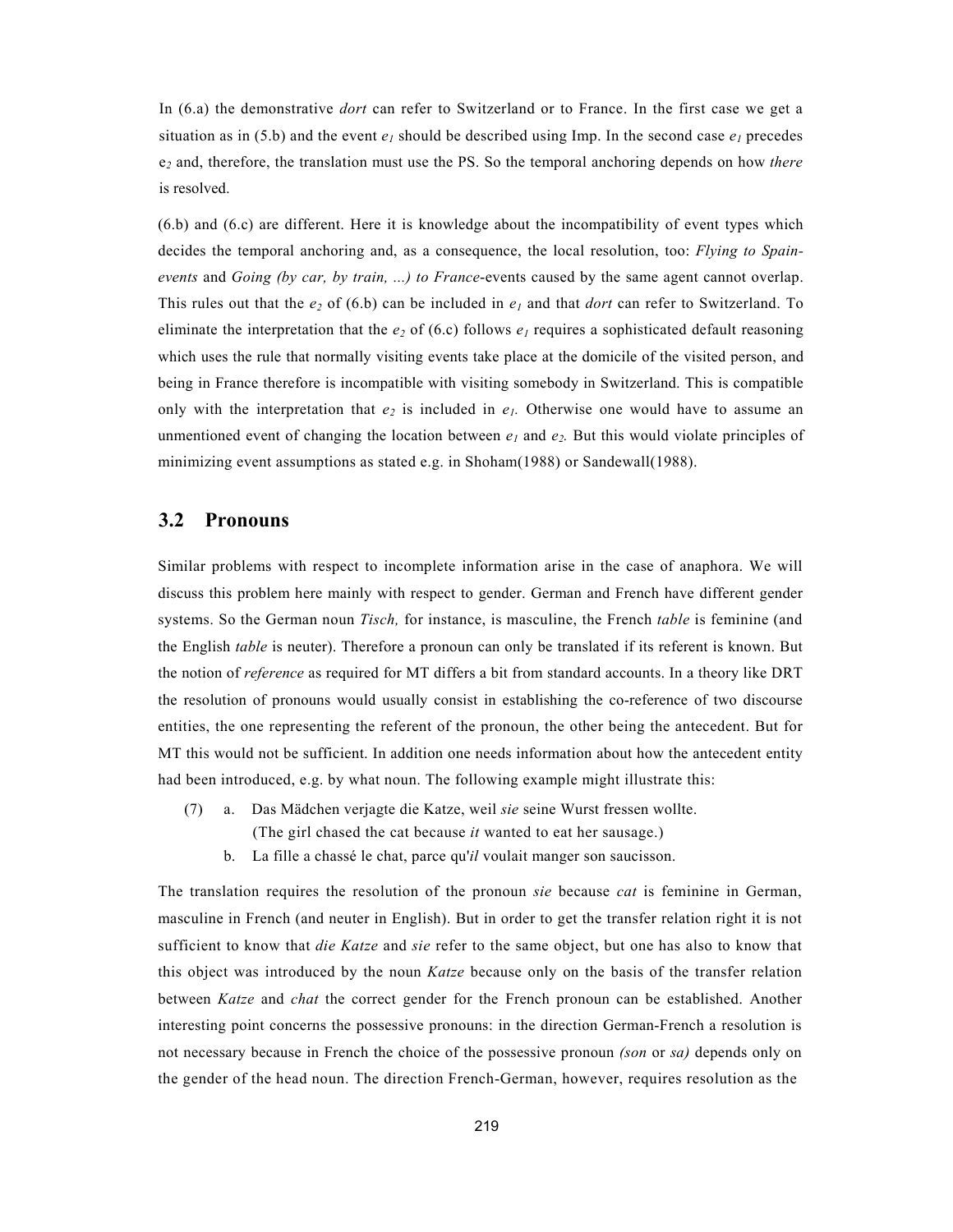German possessive pronoun *sein/ihr* depends on the gender of its antecedent.

### **4 Towards a Solution: Contextual Constraints**

How does the system know when a more or less direct transfer is sufficient and when additional information from the context or a deeper semantic analysis is required? The points in questions we illustrated concerned differences in the structure of source and target language. Evidently, it is the *translator,* not the speaker of one of these languages who has to know about such differences. So the information about when and what kind of additional information is required to resolve such "translation mismatches" (Kameyama et al.(1991)) should be part of the transfer system - representing the translator - not part of the individual grammars. This kind of architecture should also help to solve the old problem - especially for interlingual approaches - in translation theory of how one can get around the necessity to introduce into a (possible source) language distinctions which are only relevant with respect to another (possible target) language. Furthermore, the architecture should contribute to solving the problem of how one can decide when a refined semantic analysis with respect to MT might be necessary and when it can be avoided, without requiring specific adaptations in the grammars for the languages involved. In our system the transfer relation is basically defined on the level of sentential f-s-structures. The question then arises how transfer at the level of these grammatical structures can be combined with mechanisms which resolve such mismatches.

Another consideration which has to be taken into account is that the information obtained from the context must flow back to the structure forming the input for the generator. Since we want to use the same grammar for parsing and generation (in the target language), the contextual reasoning component should not provide more information or other types of information than is used in the target language grammar. Otherwise the generator would get overspecified structures not derivable from the grammar. This makes it necessary to specify exactly what *grammatical* information should be provided by the reasoning processes.

In our approach we assume that the use of such additional mechanisms is controlled directly by a special type of constraints in the transfer component in the grammars for a language pair. We call such constraints "contextual constraints" and mark them by  $" =_{tc}$ " equations. These constraints need not to be satisfied by information the grammars could provide, since they are not grammatical well-formedness constraints in the usual sense but rather must be evaluated with respect to the information about how the current sentence is embedded in the context and *so* has to be provided by additional mechanisms. These constraints can be seen as specific queries to the contextual resolver (CR) about additional information the translator would like to have, but the translator does not have to care about how the CR gets this information. It is up to the CR to know what kind of analysis is required to answer a specific query. This involves a clear separation of specifying what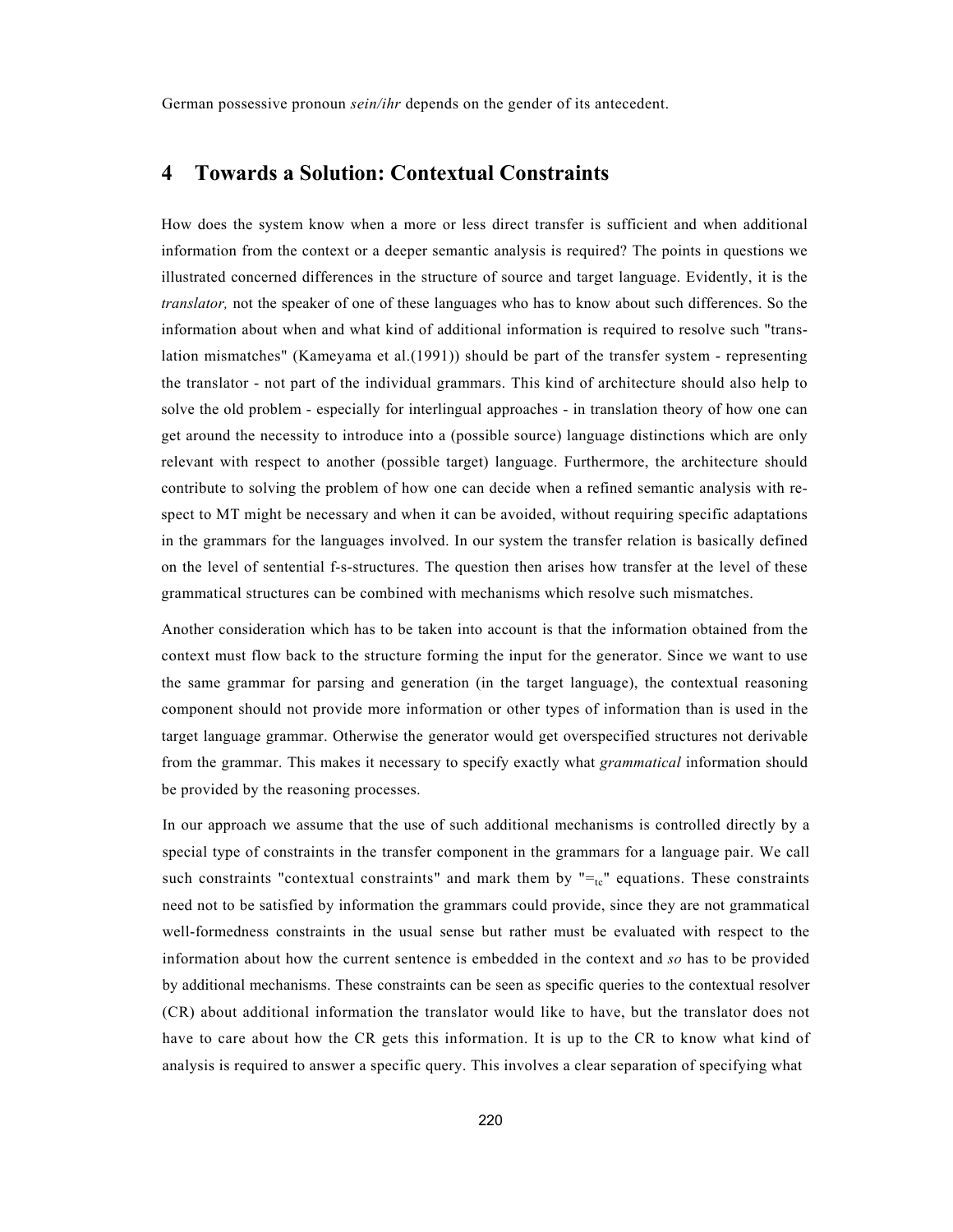kind of information is required with respect to the target language grammar and the processing issues for finding this information.

Any NL-understanding system requires such additional mechanisms for a full semantic analysis of sentences or discourses. We make a specific use of them for MT. They are invoked only in case the transfer structures contain constraints which are marked for contextual evaluation. If the structure does not contain any such constraints the contextual resolver does not make any contribution to the translation process and no deeper analysis is looked for, since it is assumed that it is not required for the translation.

In the following we will exemplify our approach by showing how it is applied to the problems of tense and anaphora discussed in the previous sections.

We will illustrate our treatment of the translation of tenses by the following examples, the first requiring a translation of the German simple past to a *Passé Composé* (or *Passé Simple)* with respect to  $e_1$ , the other one an *Imparfait* translation, depending on the continuation ( $e_2$  or  $e_3$ ):

- (8) a. Hans ging ins Hotel zurück  $(e_1)$ . Dort setzte er sich an die Bar  $(e_2)$ . (John went back to the hotel. There he sat down at the bar.)
	- b. Hans ging ins Hotel zurück *(e1).* Unterwegs traf er einen Freund. (*e3*) (John went back to the Hotel. On the way he met a friend.)
- (9) a. Jean est rentré à l'hôtel. Là, il s'est assis au bar.
	- b. Jean rentrait à l'hôtel. En route il a rencontré un ami.

For the correct translation of the German (or English) past tense sentences information about the "completeness" or "incompleteness" of the described events with respect to the context is required, as discussed above. The grammar specifies the following for the translation of the German past tense to French:

(10) pret: 
$$
(\uparrow
$$
TENSE) = past  
\n{/(  $\uparrow$ TAU TENSE = PC  
\n( $\uparrow$ TAU SEM DRF COMPLETED =<sub>tc</sub> +  
\n/ ( $\uparrow$ TAU TENSE = Imp  
\n( $\uparrow$ TAU SEM DRF COMPLETED =<sub>tc</sub> - /}

These equations state that the past tense should be translated as a *Passé Composé* (PC) if the contextual constraint (marked by  $" = _{tc}"$ ) that the described eventuality is "completed" (+) can be proven by the CR (we use the feature COMPLETED as a name for the aspectual property by which the correct translation can be determined; the feature is also used in the description of the tenses in the French grammar). In the opposite case (-) the *Imparfait* should be used. The constraint is not a well-formedness constraint in the usual sense since both translations would result in grammatically well-formed sentences. But only one of them will be contextually appropriate. Therefore if these constraints cannot be satisfied on the sentential level the generator - instead of simply failing as it would do in the case of unsatisfied grammatical constraints - can pass these constraints to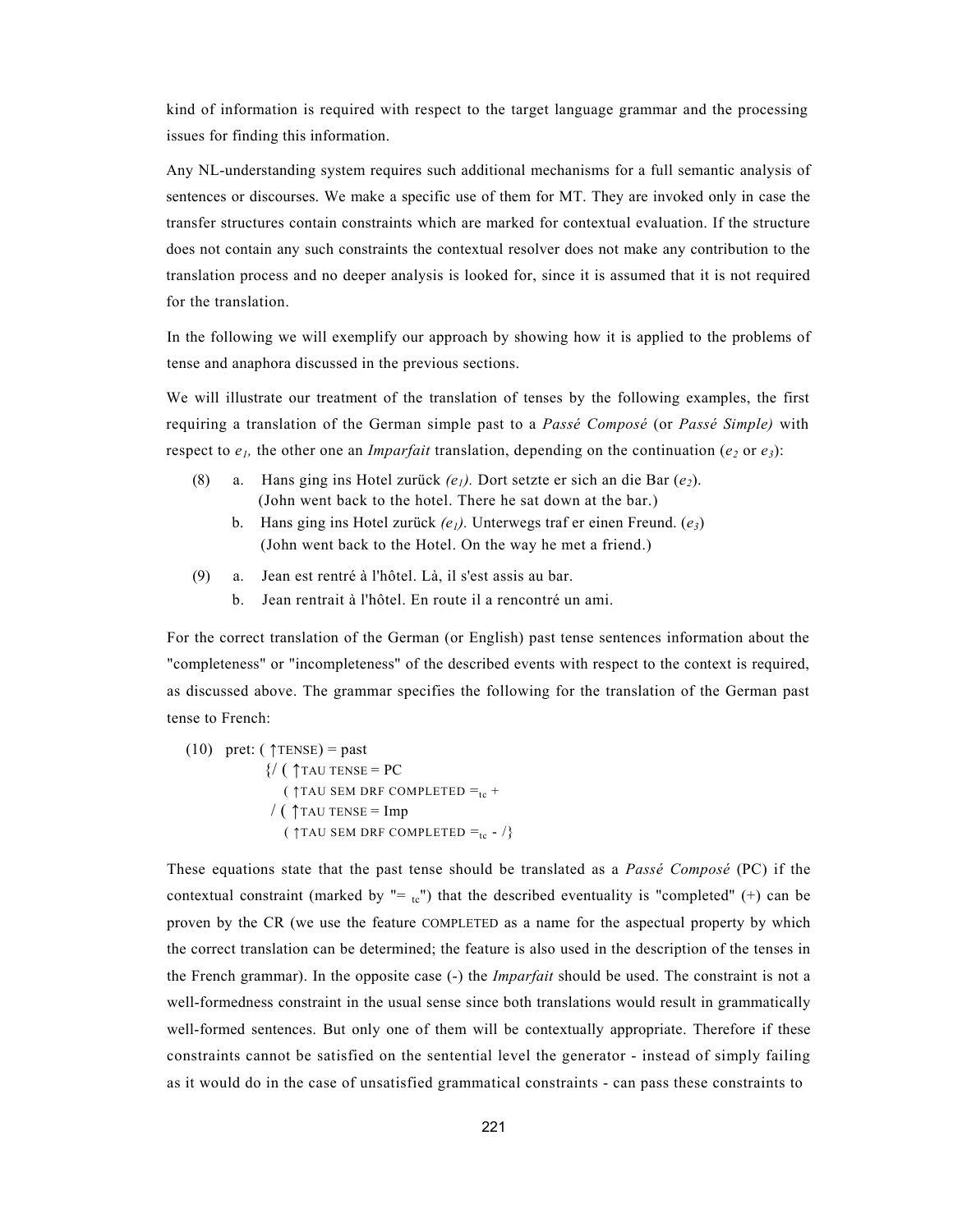the contextual resolution component which will try to deduce the necessary information from the context. This component decides the constraint on the basis of the temporal relation holding between the *return-to-the-hotel* eventuality of the first sentence  $(e_l)$  and that described in the following sentence  $(e_2$  or  $e_3$ ), the *sitting-at-the-bar* or the *meeting*, respectively. If the new eventuality follows  $e_1$  temporally the feature COMPLETED has the value  $+$ ; if the eventualities overlap the value is  $-$ . This result is passed to the generator by merging the result into the transfer structure and this excludes one of the translations. The reasoning process leading to the conclusion that in the first example the return-to-the-hotel precedes the sitting-at-the-bar and therefore is regarded as closed, involves roughly the following steps: from the sentences we know that the first eventuality involves a movement towards the place where the second is situated (after resolving *there).* From events of the type *move-towards-X* (sortal subsumption) we can infer that while the event lasts, the agent cannot be at X (event calculus). Because doing something at X is incompatible with not being at X (event calculus), the existence of an arrival at X can be inferred which finishes the return-to-the-hotel event (event calculus). Thereby we have established that the return-to-the-hotel event is finished when the second event takes place. It also establishes *continuation* as the discourse relation between the two sentences. In the other case the adverbial *on the way* makes it clear that the meeting took place during the return to the hotel and so it provides the *background* for the meeting.

Pronouns can be dealt with in a similar way. We assume that the resolution component will try to relate or identify the pronominal DRF with some otherwise contextually available DRF, and that the component can access information about the DRFs: the information relevant here is by what description (e.g. head noun) they have been introduced together with the corresponding transfer information<sup>8</sup>. Both kinds of information are available when a DRF is first introduced. A pronoun now appears together with a substructure for antecedent information as illustrated in the following example for the German pronoun *er (he):*

 $(11)$  er:  $($   $\uparrow$  SEM ANTEC GENDER) = mas  $($   $\uparrow$  SEM ANTEC NUM $)$  = sg  $($   $\uparrow$  TAU SEM ANTEC NUM = sg (  $\uparrow$  TAU SEM ANTEC GENDER) = t<sub>c</sub> X

The transfer rule here says that the GENDER-value of the transferred structure has to be defined contextually (we use *X* as a variable which will be instantiated by the resolution process). It can be retrieved from the transfer information associated with the DRF which is the antecedent.

The flexibility of this approach can be illustrated by the circumstance that e.g. in a German-English translation system one could dispense with pronoun resolution in the case of plural personal pronouns because neither German nor English makes a gender distinction then. This just means that it is not necessary to specify a corresponding contextual constraint as for French.

<sup>&</sup>lt;sup>8</sup> In case, the DRF has not been introduced explicitly in the text but has to be constructed as might be necessary

e.g. for plural anaphora - some more steps involving e.g. sort generalization are required.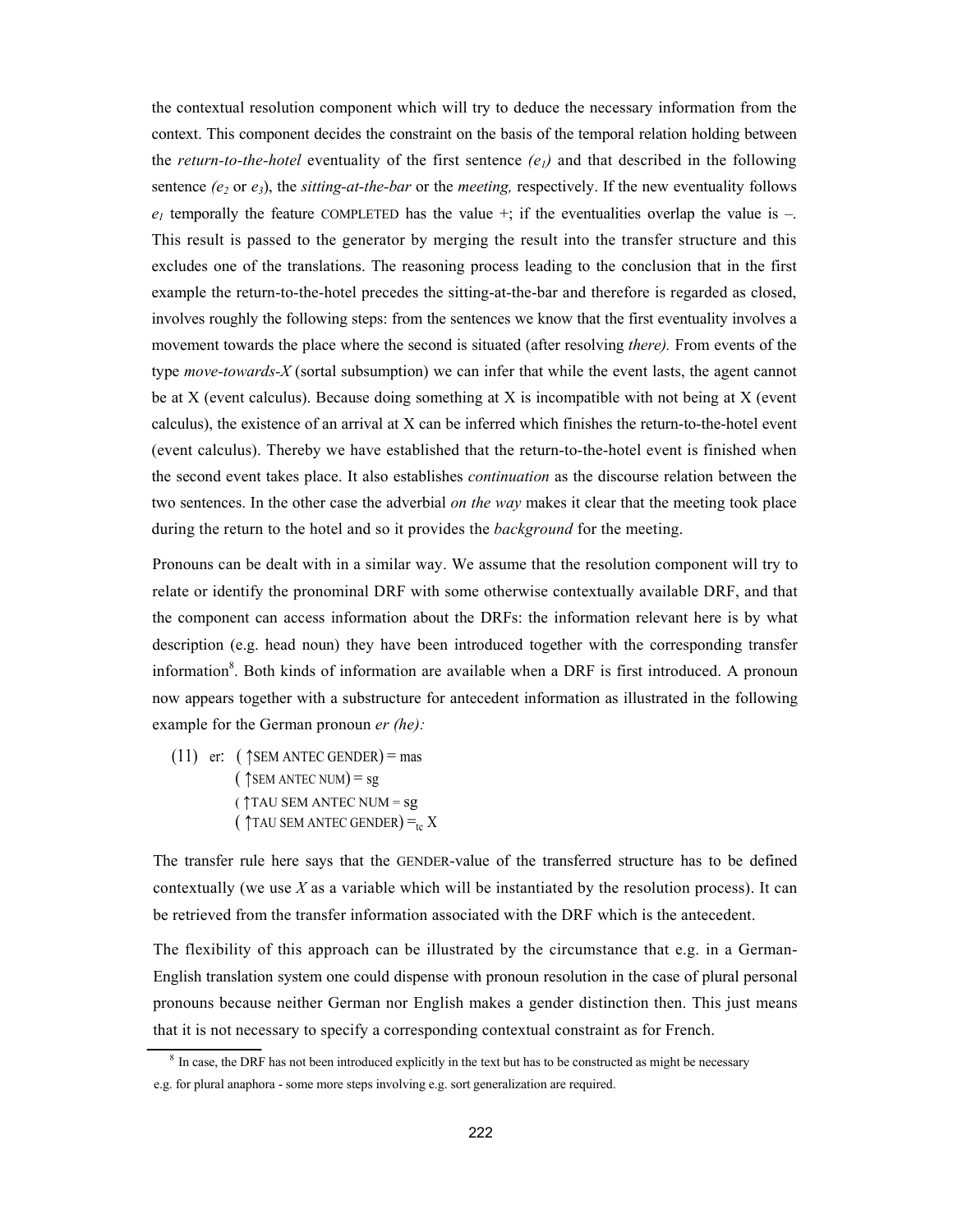# **5 Conclusions**

It is well known that high quality translation is not possible without recourse to contextual and world knowledge in general. Here we made a proposal for setting up a system for integrating linguistic and extra-linguistic knowledge and suggested the mechanism of contextual constraints as a suitable and flexible interface for specifying in a declarative way the information required for the translation process. At the same time the concept of contextual constraints ensures that only grammatically relevant information enters the structures used for generating the target language text.

Naturally, not all components of the system have been fully implemented yet. However, the grammars, the parser and the generator work (even generation from semantic structures). Of the temporal and nominal resolver prototypical versions exist. Their integration into the system is now being examined.

An important issue we will turn to in future work is the investigation of how other types of translation mismatches, especially lexical differences, can be treated using the concept of contextual constraints for efficiently controlling the inference procedures needed therefore. This includes relating our approach to contextual reasoning to the use of abduction in Hobbs/Kameyama (1990) and information flow graphs of situation semantics (Kameyama et al.(1991)).

### **References**

- **Eberle, K. (1991):** *Ereignisse: Ihre Logik und Ontologie aus textsemantischer Sicht.* PhD thesis, Universität Stuttgart, 1991
- **Eberle, K./Kasper, W. (1991):** Tense, Aspect, and Temporal Structure in French. In: Kamp, H. (ed.), *Tense and Aspect in English and French,* DYANA-Deliverable R2.3.B, pp. 4-40. Center for Cognitive Science, Edinburgh, 1991
- **Hobbs, J./Kameyama, M**. **(1990):** Translation by Abduction. In: *Papers presented to the 18th International Conference on Computational Linguistics,* pp. 155-161, Helsinki, 1990
- **Kameyama, M./Ochitani, R./Peters, S. (1991):** Resolving Translation Mismatches With Information Flow. In: *Proceedings of the 29th Annual Meeting of the Association for Computational Linguistics,* Berkeley, 1991
- **Kamp, H. (1981):** A Theory of Truth and Semantic Representation. In: Groenendijk, J./Jannssen, T./Stokhof, M. (eds.), *Formal Methods in the Study of Language,* pp. 277-322. Mathematisch Centrum, Amsterdam, 1981